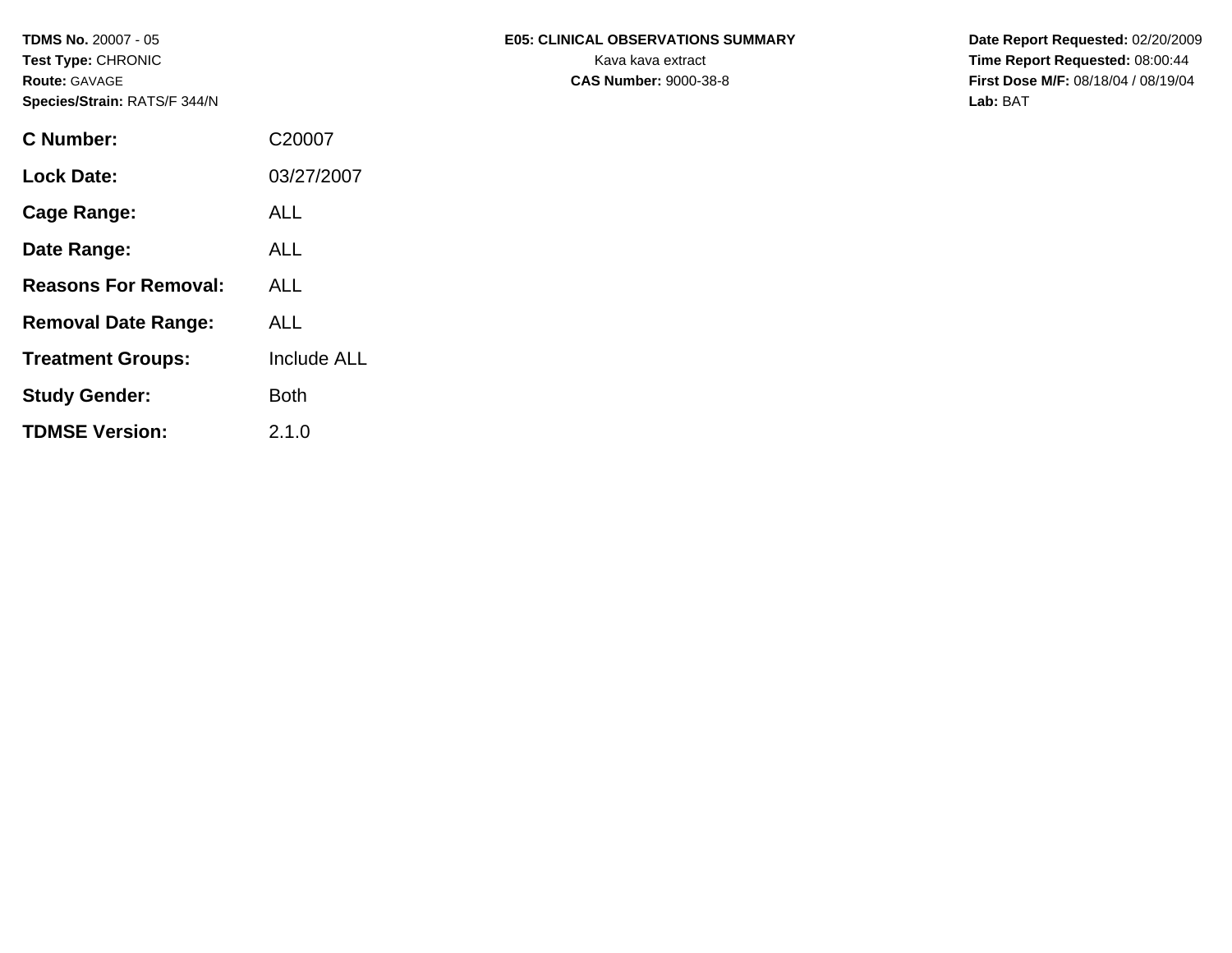# **TDMS No.** 20007 - 05 **E05: CLINICAL OBSERVATIONS SUMMARY Date Report Requested:** 02/20/2009

**Test Type:** CHRONIC **Transfer CHRONIC** Kava Rava extract Kava extract **Time Report Requested:** 08:00:44 **Route:** GAVAGE **CAS Number:** 9000-38-8 **First Dose M/F:** 08/18/04 / 08/19/04

**SEX: MALE** 

| <b>WEEK: 105</b> |  |
|------------------|--|
|------------------|--|

|                              | 0.0 G/KG        |                 | 0.1 G/KG       |                 | 0.3 G/KG       |                   | 1.0 G/KG       |                 |
|------------------------------|-----------------|-----------------|----------------|-----------------|----------------|-------------------|----------------|-----------------|
| <b>OBSERVATION</b>           | <b>CURRENT*</b> | TOTAL+          | <b>CURRENT</b> | <b>TOTAL</b>    | <b>CURRENT</b> | <b>TOTAL</b>      | <b>CURRENT</b> | <b>TOTAL</b>    |
| <b>Abnormal Breathing</b>    | 0/0             | 0/49            | 0/0            | 0/50            | 0/0            | 1/50<br>DAY 701   | 0/0            | 0/50            |
| <b>Ataxia</b>                | 0/0             | 0/49            | 0/0            | 0/50            | 0/0            | 1/50<br>DAY 701   | 0/0            | 0/50            |
| <b>Eye Abnormality</b>       | 0/0             | 1/49<br>DAY 225 | 0/0            | 0/50            | 0/0            | 0/50              | 0/0            | 0/50            |
| <b>Impaired Gait</b>         | 0/0             | 0/49            | 0/0            | 0/50            | 0/0            | 1/50<br>DAY 701   | 0/0            | 0/50            |
| Lethargic                    | 0/0             | 0/49            | 0/0            | 0/50            | 0/0            | $2/50$<br>DAY 673 | 0/0            | 3/50<br>DAY 533 |
| <b>Mass</b><br>Torso/Ventral | 0/0             | 2/49<br>DAY 645 | 0/0            | 5/50<br>DAY 617 | 0/0            | 6/50<br>DAY 533   | 0/0            | 3/50<br>DAY 449 |
| <b>Mass</b><br>Head          | 0/0             | 0/49            | 0/0            | 2/50<br>DAY 477 | 0/0            | $2/50$<br>DAY 505 | 0/0            | 0/50            |
| <b>Mass</b><br>Torso/Dorsal  | 0/0             | 3/49<br>DAY 617 | 0/0            | 1/50<br>DAY 589 | 0/0            | $2/50$<br>DAY 617 | 0/0            | 1/50<br>DAY 673 |

\* ANIMALS WITH OBSERVATION IN CURRENT PERIOD / TOTAL ANIMALS OBSERVED IN CURRENT PERIOD (WITHIN 30 DAYS OF RUN DATE)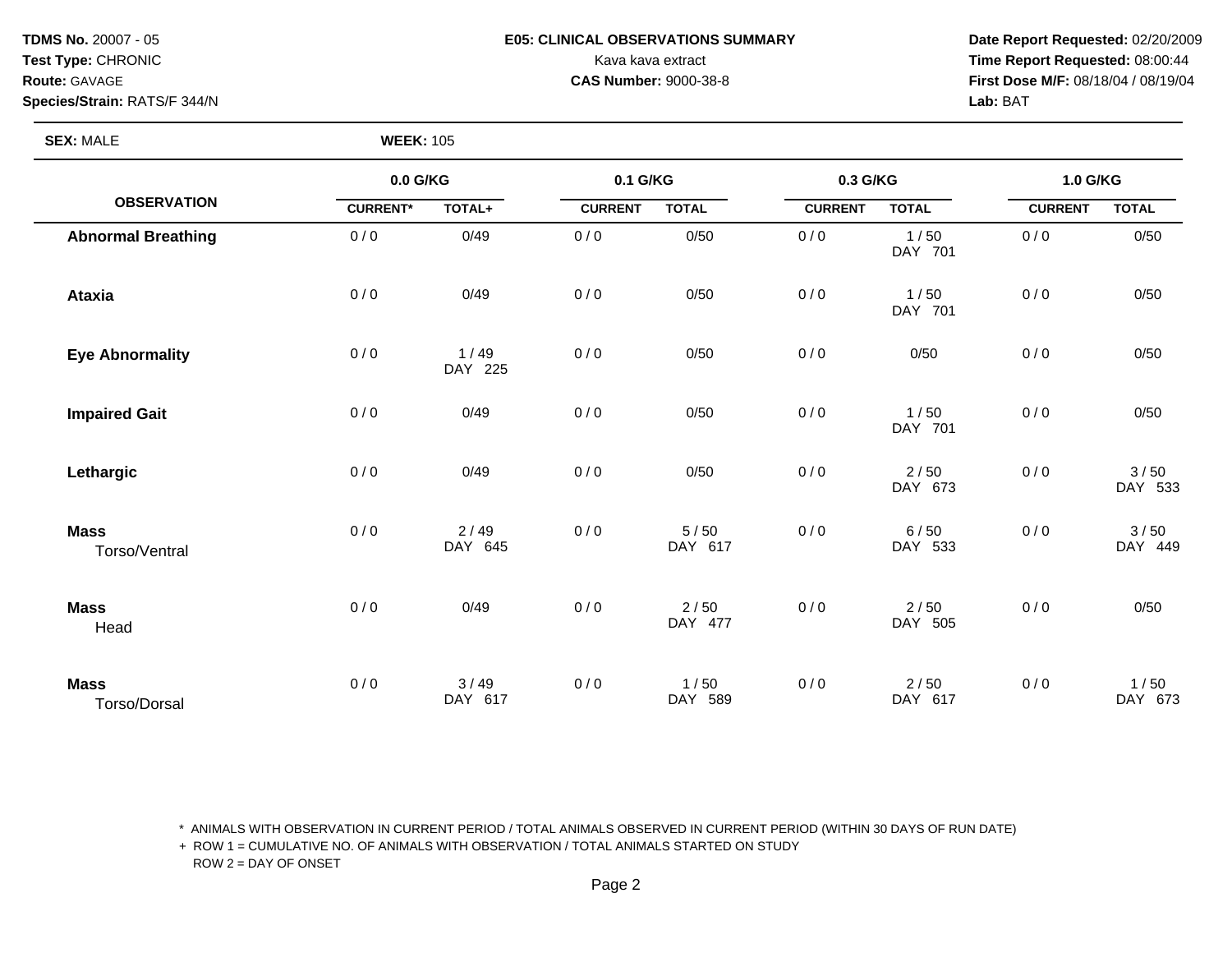## **TDMS No.** 20007 - 05 **E05: CLINICAL OBSERVATIONS SUMMARY Date Report Requested:** 02/20/2009

Test Type: CHRONIC **Test Type:** CHRONIC **Requested:** 08:00:44 **Route:** GAVAGE **CAS Number:** 9000-38-8 **First Dose M/F:** 08/18/04 / 08/19/04

**Species/Strain:** RATS/F 344/N **Lab:** BAT

# **SEX:** MALE **WEEK:** 105

|                                             | 0.0 G/KG        |                 | 0.1 G/KG       |                  | 0.3 G/KG       |                   | 1.0 G/KG       |                  |
|---------------------------------------------|-----------------|-----------------|----------------|------------------|----------------|-------------------|----------------|------------------|
| <b>OBSERVATION</b>                          | <b>CURRENT*</b> | TOTAL+          | <b>CURRENT</b> | <b>TOTAL</b>     | <b>CURRENT</b> | <b>TOTAL</b>      | <b>CURRENT</b> | <b>TOTAL</b>     |
| <b>Mass</b><br>Torso/Lateral                | 0/0             | 6/49<br>DAY 533 | 0/0            | 2/50<br>DAY 561  | 0/0            | 2/50<br>DAY 617   | 0/0            | 1/50<br>DAY 337  |
| <b>Nasal/Eye Discharge</b>                  | 0/0             | 9/49<br>DAY 505 | 0/0            | 15/50<br>DAY 449 | 0/0            | 6/50<br>DAY 393   | 0/0            | 19/50<br>DAY 337 |
| <b>Ruffled Fur</b>                          | 0/0             | 1/49<br>DAY 617 | 0/0            | 0/50             | 0/0            | 4/50<br>DAY 617   | 0/0            | 7/50<br>DAY 589  |
| <b>Thin</b>                                 | 0/0             | 0/49            | 0/0            | 2/50<br>DAY 673  | 0/0            | 3/50<br>DAY 673   | 0/0            | 3/50<br>DAY 533  |
| <b>Ulcer/Abscess</b><br>Head                | 0/0             | 1/49<br>DAY 505 | 0/0            | 0/50             | 0/0            | $2/50$<br>DAY 365 | 0/0            | 0/50             |
| <b>Ulcer/Abscess</b><br>Torso/Ventral       | 0/0             | 0/49            | 0/0            | 1/50<br>DAY 505  | 0/0            | 0/50              | 0/0            | 0/50             |
| <b>Ulcer/Abscess</b><br><b>Torso/Dorsal</b> | 0/0             | 1/49<br>DAY 701 | 0/0            | 0/50             | 0/0            | $2/50$<br>DAY 533 | 0/0            | 1/50<br>DAY 561  |
| <b>Ulcer/Abscess</b><br>Torso/Lateral       | 0/0             | 1/49<br>DAY 589 | 0/0            | 0/50             | 0/0            | 0/50              | 0/0            | 0/50             |

\* ANIMALS WITH OBSERVATION IN CURRENT PERIOD / TOTAL ANIMALS OBSERVED IN CURRENT PERIOD (WITHIN 30 DAYS OF RUN DATE)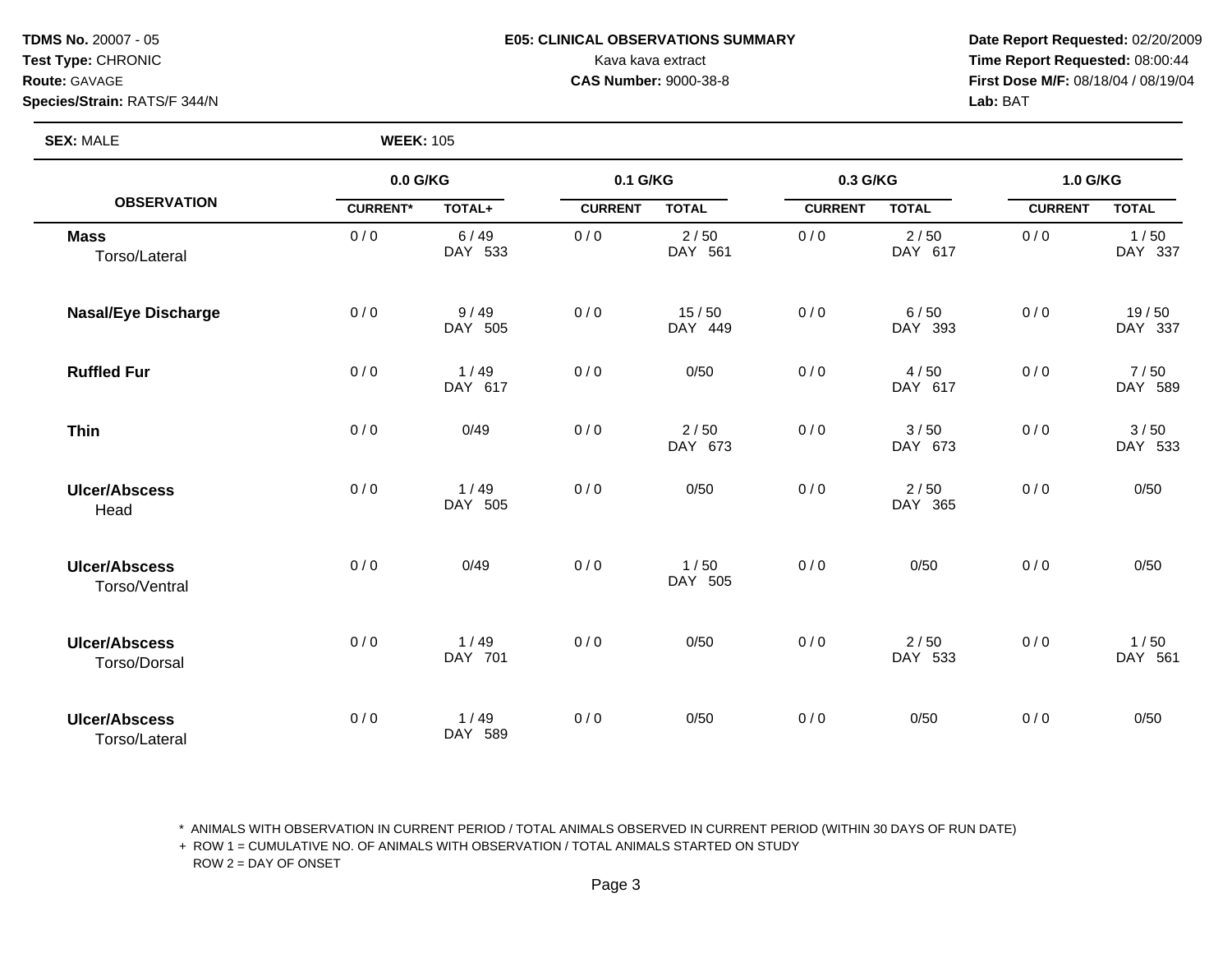| <b>TDMS No. 20007 - 05</b>   | <b>E05: CLINICAL OBSERVATIONS SUMMARY</b> | Date Report Requested: 02/20/2009          |
|------------------------------|-------------------------------------------|--------------------------------------------|
| <b>Test Type: CHRONIC</b>    | Kava kava extract                         | <b>Time Report Requested: 08:00:44</b>     |
| <b>Route: GAVAGE</b>         | <b>CAS Number: 9000-38-8</b>              | <b>First Dose M/F: 08/18/04 / 08/19/04</b> |
| Species/Strain: RATS/F 344/N |                                           | <b>Lab: BAT</b>                            |

**SEX:** MALE **WEEK:** 105

\*\*\* END OF MALE DATA \*\*\*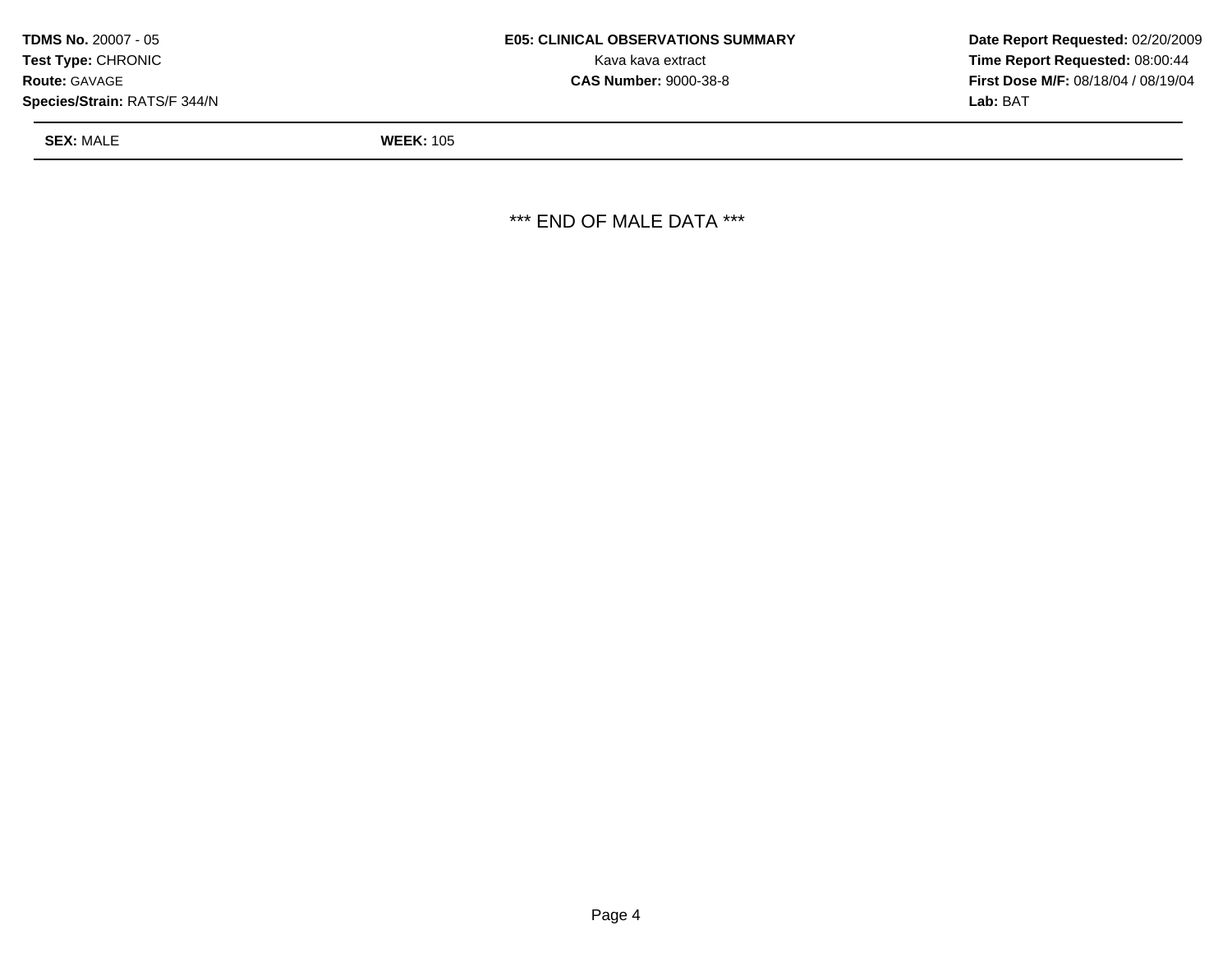# **TDMS No.** 20007 - 05 **E05: CLINICAL OBSERVATIONS SUMMARY Date Report Requested:** 02/20/2009

**Test Type:** CHRONIC **Transfer CHRONIC** Kava Rava extract Kava extract **Time Report Requested:** 08:00:44 **Route:** GAVAGE **CAS Number:** 9000-38-8 **First Dose M/F:** 08/18/04 / 08/19/04

**SEX: FEMALE** 

| <b>WEEK: 105</b> |  |
|------------------|--|
|------------------|--|

|                              | 0.0 G/KG        |                  | 0.1 G/KG       |                    | 0.3 G/KG       |                  | 1.0 G/KG       |                 |
|------------------------------|-----------------|------------------|----------------|--------------------|----------------|------------------|----------------|-----------------|
| <b>OBSERVATION</b>           | <b>CURRENT*</b> | TOTAL+           | <b>CURRENT</b> | <b>TOTAL</b>       | <b>CURRENT</b> | <b>TOTAL</b>     | <b>CURRENT</b> | <b>TOTAL</b>    |
| <b>Abnormal Breathing</b>    | 0/0             | 1/50<br>DAY 449  | 0/0            | 0/50               | 0/0            | 1/50<br>DAY 701  | 0/0            | 0/50            |
| <b>Ataxia</b>                | 0/0             | 0/50             | 0/0            | 0/50               | 0/0            | 0/50             | 0/0            | 8/50<br>DAY 29  |
| <b>Eye Abnormality</b>       | 0/0             | 4/50<br>DAY 169  | 0/0            | 2/50<br>DAY 197    | 0/0            | 2/50<br>DAY 337  | 0/0            | 4/50<br>DAY 197 |
| <b>Head Tilt</b>             | 0/0             | 3/50<br>DAY 589  | 0/0            | 0/50               | 0/0            | 1/50<br>DAY 617  | 0/0            | 0/50            |
| Lethargic                    | 0/0             | 0/50             | 0/0            | 0/50               | 0/0            | 0/50             | 0/0            | 10/50<br>DAY 29 |
| <b>Mass</b><br>Torso/Ventral | 0/0             | 22/50<br>DAY 365 | 0/0            | $21/50$<br>DAY 505 | 0/0            | 10/50<br>DAY 477 | 0/0            | 4/50<br>DAY 589 |
| <b>Mass</b><br>Head          | 0/0             | 1/50<br>DAY 673  | 0/0            | 0/50               | 0/0            | 0/50             | 0/0            | 2/50<br>DAY 505 |
| <b>Mass</b><br>Torso/Dorsal  | 0/0             | 0/50             | 0/0            | 0/50               | 0/0            | 1/50<br>DAY 505  | 0/0            | 0/50            |

\* ANIMALS WITH OBSERVATION IN CURRENT PERIOD / TOTAL ANIMALS OBSERVED IN CURRENT PERIOD (WITHIN 30 DAYS OF RUN DATE)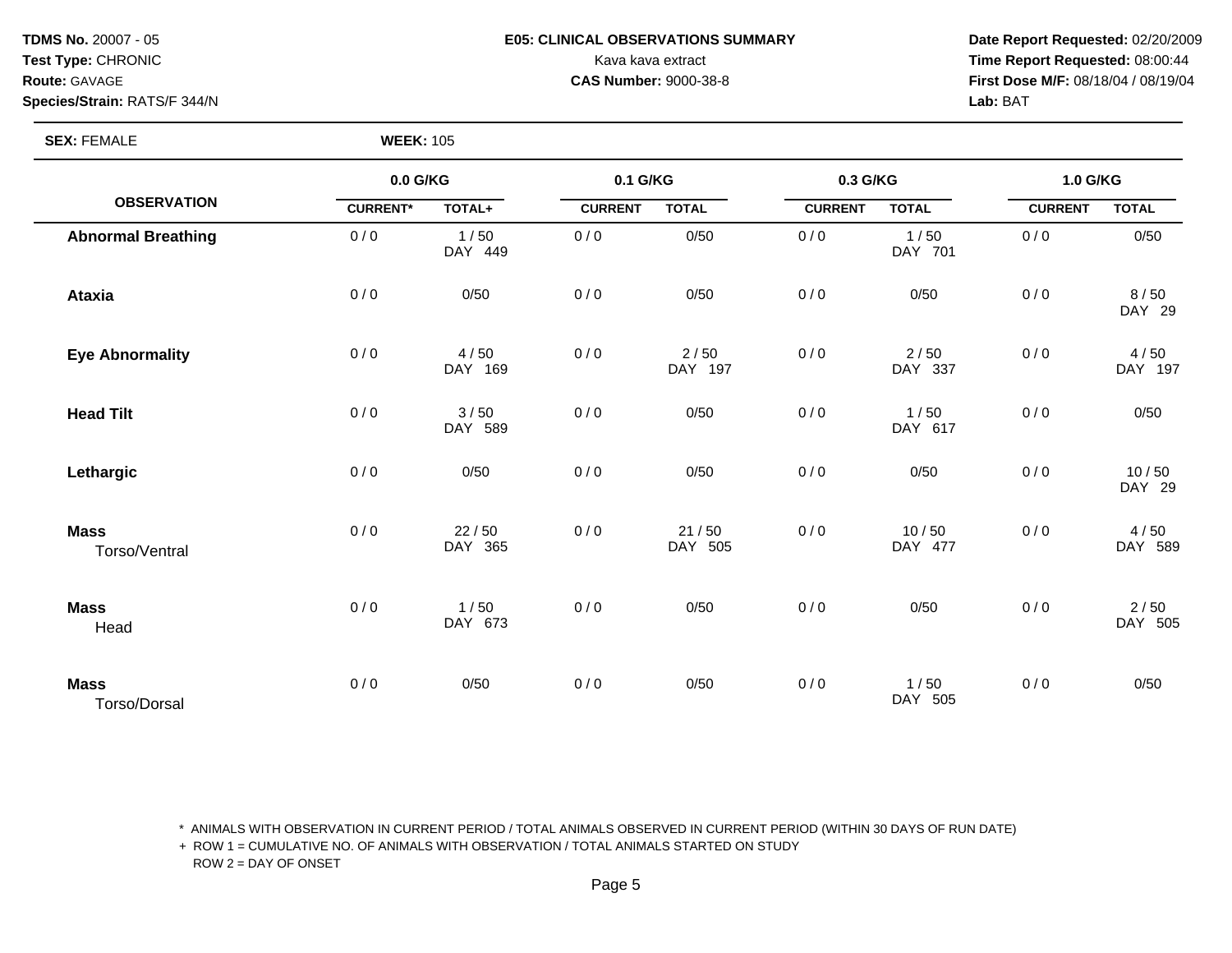# **TDMS No.** 20007 - 05 **E05: CLINICAL OBSERVATIONS SUMMARY Date Report Requested:** 02/20/2009

**Test Type:** CHRONIC **Transfer CHRONIC** Kava Rava extract Kava extract **Time Report Requested:** 08:00:44 **Route:** GAVAGE **CAS Number:** 9000-38-8 **First Dose M/F:** 08/18/04 / 08/19/04

**SEX: FEMALE** 

|                                       | 0.0 G/KG        |                 | 0.1 G/KG       |                 | 0.3 G/KG       |                  | 1.0 G/KG       |                 |
|---------------------------------------|-----------------|-----------------|----------------|-----------------|----------------|------------------|----------------|-----------------|
| <b>OBSERVATION</b>                    | <b>CURRENT*</b> | TOTAL+          | <b>CURRENT</b> | <b>TOTAL</b>    | <b>CURRENT</b> | <b>TOTAL</b>     | <b>CURRENT</b> | <b>TOTAL</b>    |
| <b>Mass</b><br>Torso/Lateral          | 0/0             | 1/50<br>DAY 421 | 0/0            | 3/50<br>DAY 617 | 0/0            | 4/50<br>DAY 673  | 0/0            | 2/50<br>DAY 617 |
| <b>Nasal/Eye Discharge</b>            | 0/0             | 8/50<br>DAY 57  | 0/0            | 3/50<br>DAY 169 | 0/0            | 10/50<br>DAY 169 | 0/0            | 5/50<br>DAY 225 |
| <b>Ruffled Fur</b>                    | 0/0             | 2/50<br>DAY 449 | 0/0            | 1/50<br>DAY 701 | 0/0            | 4/50<br>DAY 617  | 0/0            | 1/50<br>DAY 617 |
| <b>Thin</b>                           | 0/0             | 7/50<br>DAY 449 | 0/0            | 1/50<br>DAY 701 | 0/0            | 1/50<br>DAY 701  | 0/0            | 2/50<br>DAY 617 |
| <b>Ulcer/Abscess</b><br>Torso/Ventral | 0/0             | 2/50<br>DAY 533 | 0/0            | 1/50<br>DAY 701 | 0/0            | 0/50             | 0/0            | 1/50<br>DAY 533 |
| <b>Ulcer/Abscess</b><br>Appendage     | 0/0             | 0/50            | 0/0            | 0/50            | 0/0            | 0/50             | 0/0            | 1/50<br>DAY 505 |
| <b>Ulcer/Abscess</b><br>Torso/Dorsal  | 0/0             | 0/50            | 0/0            | 0/50            | 0/0            | 1/50<br>DAY 533  | 0/0            | 1/50<br>DAY 505 |

\* ANIMALS WITH OBSERVATION IN CURRENT PERIOD / TOTAL ANIMALS OBSERVED IN CURRENT PERIOD (WITHIN 30 DAYS OF RUN DATE)